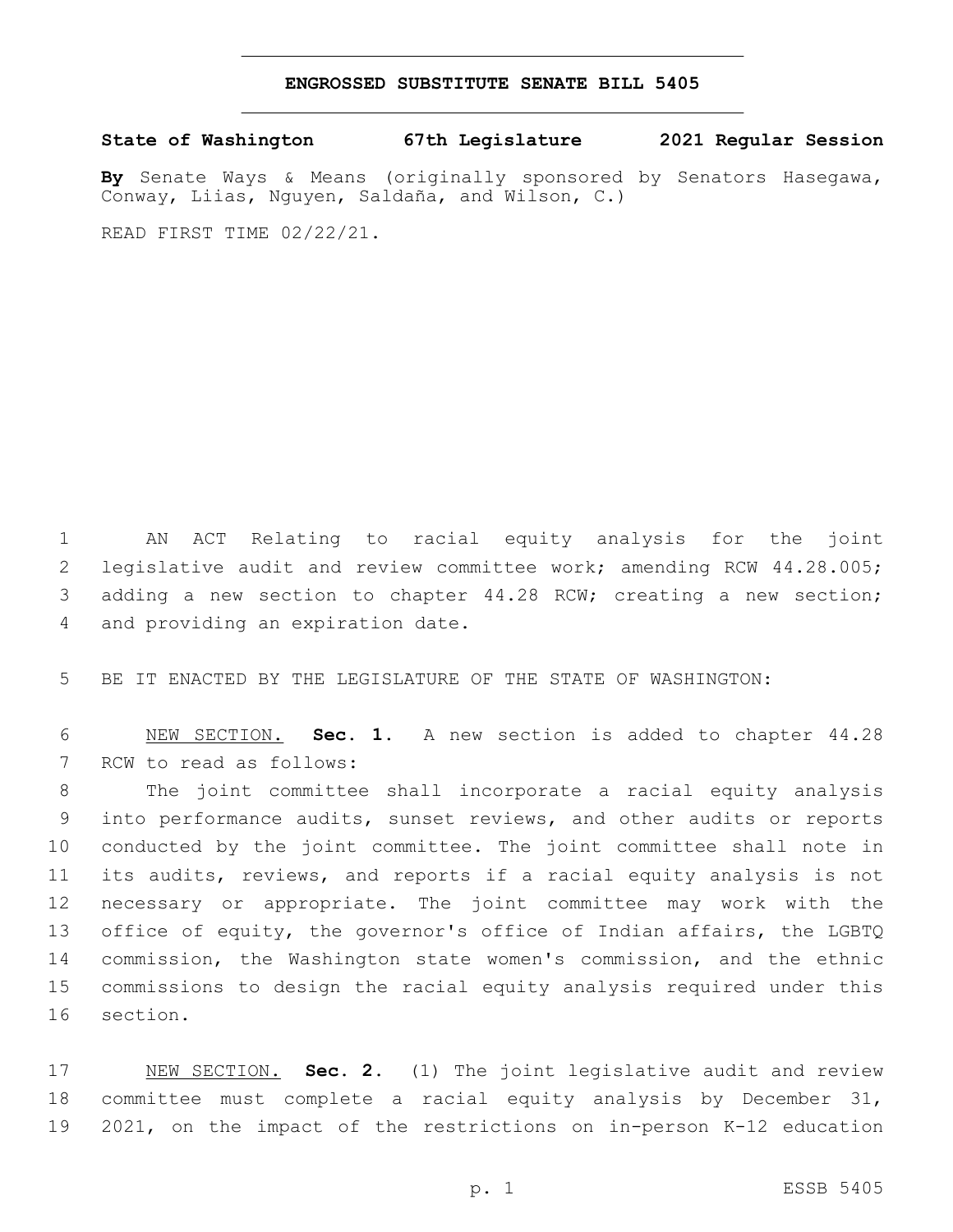1 put in place since the state of emergency declared on February 29, 2020, for all counties in Washington due to COVID-19.

3 (2) This section expires July 1, 2022.

 **Sec. 3.** RCW 44.28.005 and 1996 c 288 s 2 are each amended to 5 read as follows:

 Unless the context clearly requires otherwise, the definitions in 7 this section apply throughout this chapter.

 (1) "Legislative auditor" means the executive officer of the 9 joint legislative audit and review committee.

 (2) "Economy and efficiency audits" means performance audits that establish: (a) Whether a state agency or unit of local government receiving state funds is acquiring, protecting, and using its 13 resources such as personnel, property, and space economically and efficiently; (b) the causes of inefficiencies or uneconomical practices; and (c) whether the state agency or local government has complied with significant laws and rules in acquiring, protecting, 17 and using its resources.

 (3) "Ethnic commissions" means the Washington state commission on African American affairs established in chapter 43.113 RCW, the Washington state commission on Asian Pacific American affairs 21 established in chapter 43.117 RCW, and the Washington state commission on Hispanic affairs established in chapter 43.115 RCW.

 (4) "Final compliance report" means a written document, as 24 approved by the joint committee, that states the specific actions a state agency or unit of local government receiving state funds has taken to implement recommendations contained in the final performance 27 audit report and the preliminary compliance report. Any recommendations, including proposed legislation and changes in the 29 agency's rules and practices or the local government's practices, based on testimony received, must be included in the final compliance 31 report.

 ( $(44)$ )) (5) "Final performance audit report" means a written document adopted by the joint legislative audit and review committee that contains the findings and proposed recommendations made in the preliminary performance audit report, the final recommendations adopted by the joint committee, any comments to the preliminary performance audit report by the joint committee, and any comments to the preliminary performance audit report by the state agency or local 39 government that was audited.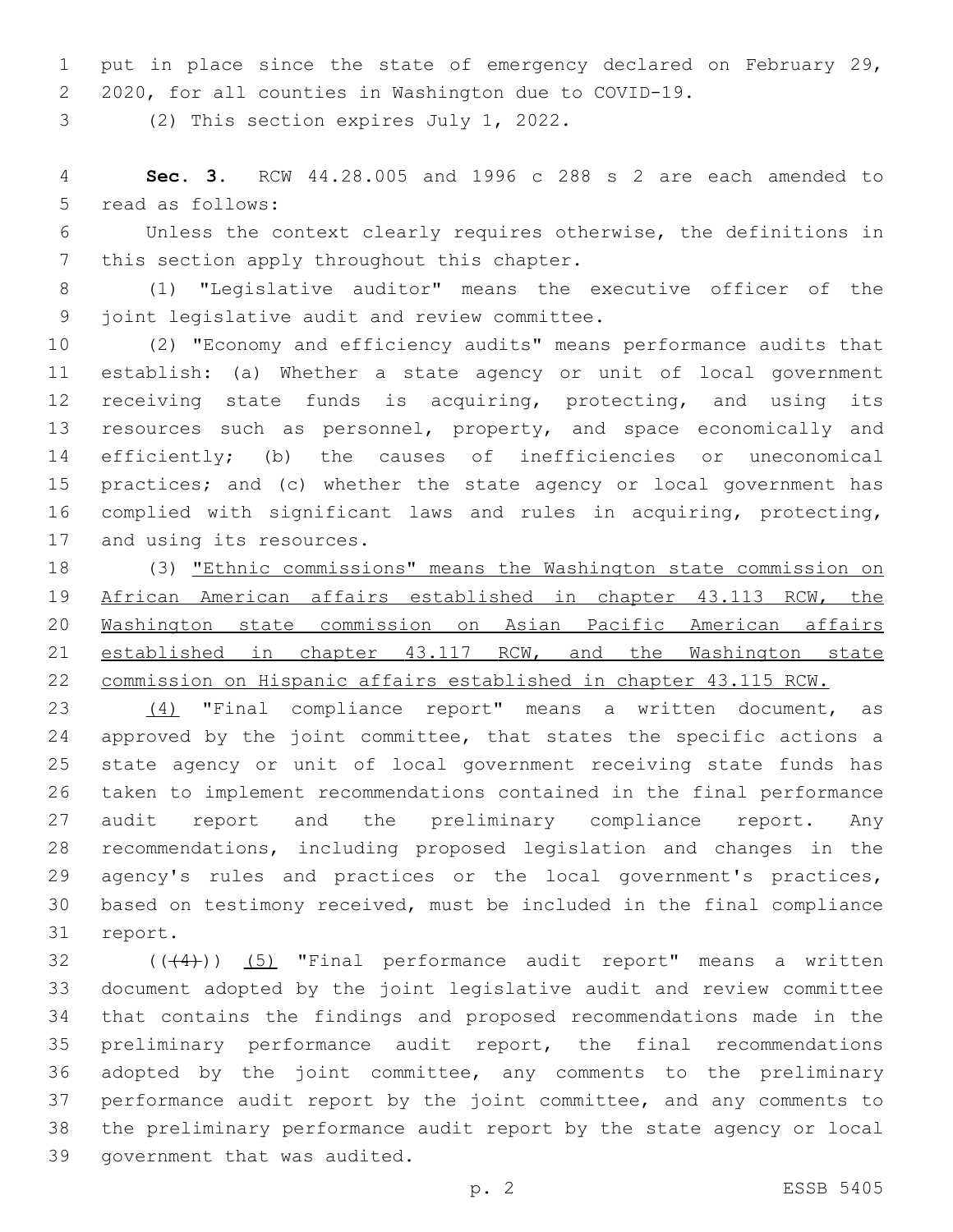1 (((45))) (6) "Joint committee" means the joint legislative audit 2 and review committee.

 ( $(\overline{6})$ ) (7) "Local government" means a city, town, county, special purpose district, political subdivision, municipal corporation, or quasi-municipal corporation, including a public corporation created by such an entity.6

 ( $(\overline{+7})$ ) (8) "Performance audit" means an objective and systematic assessment of a state agency or any of its programs, functions, or activities, or a unit of local government receiving state funds, by an independent evaluator in order to help public officials improve 11 efficiency, effectiveness, and accountability. Performance audits include economy and efficiency audits and program audits. A performance audit of a local government may only be made to determine whether the local government is using state funds for their intended 15 purpose in an efficient and effective manner.

16 (((8)) (9) "Performance measures" are a composite of key indicators of a program's or activity's inputs, outputs, outcomes, 18 productivity, timeliness, and/or quality. They are means of evaluating policies and programs by measuring results against agreed 20 upon program goals or standards.

21 ((+9)) (10) "Preliminary compliance report" means a written document that states the specific actions a state agency or unit of local government receiving state funds has taken to implement any recommendations contained in the final performance audit report.

25 (((10))) (11) "Preliminary performance audit report" means a written document prepared for review and comment by the joint legislative audit and review committee after the completion of a performance audit. The preliminary performance audit report must contain the audit findings and any proposed recommendations to improve the efficiency, effectiveness, or accountability of the state 31 agency or local government audited.

32 (((41))) (12) "Program audits" means performance audits that determine: (a) The extent to which desired outcomes or results are being achieved; (b) the causes for not achieving intended outcomes or results; and (c) compliance with significant laws and rules 36 applicable to the program.

 $(1, 12)$  ( $(1, 13)$  "State agency" or "agency" means a state agency, department, office, officer, board, commission, bureau, division, institution, or institution of higher education. "State agency"